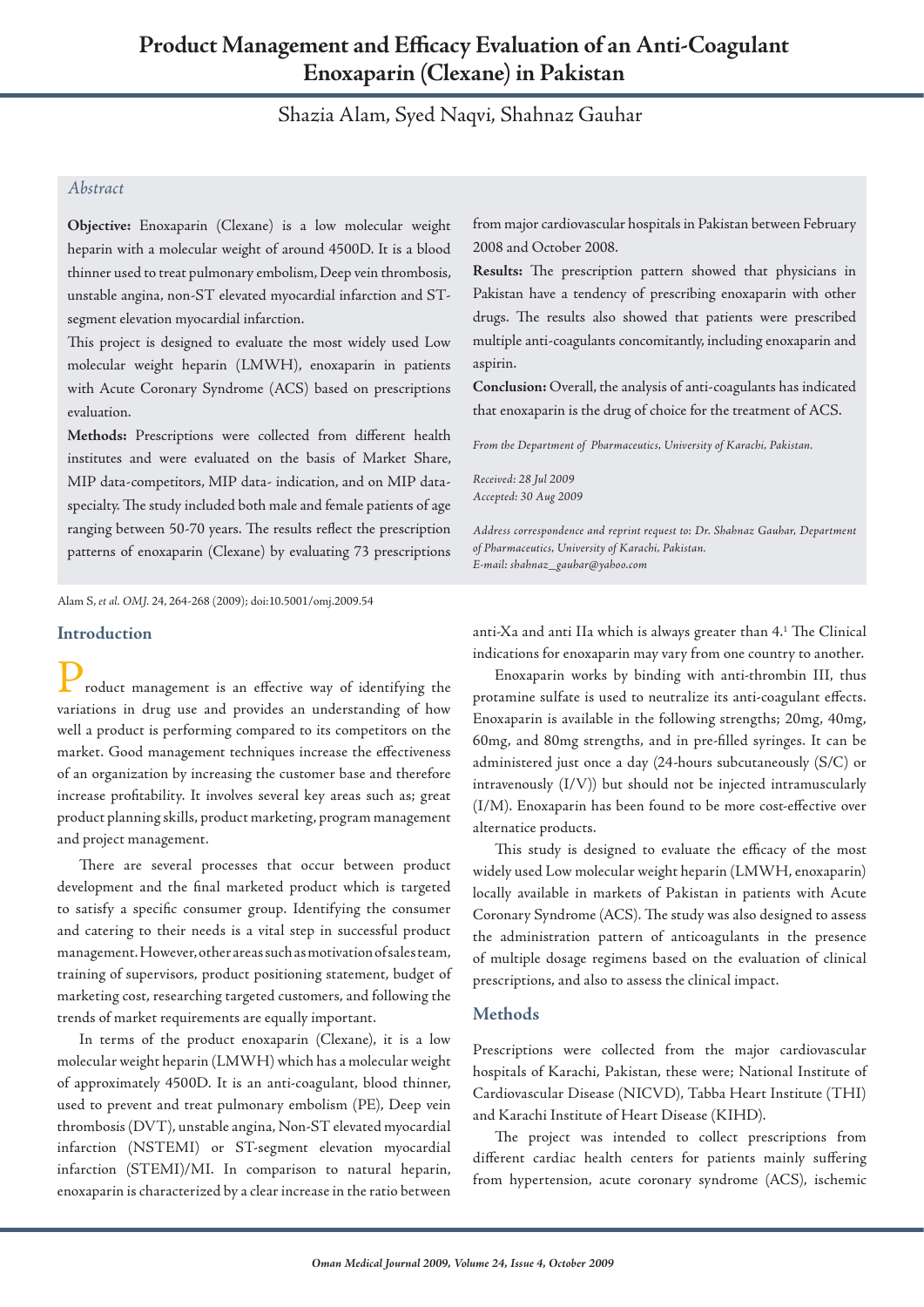syndrome and angina pectoris. Around 73 prescriptions were collected during the period of February 2008 to October 2008. The study group included patients with age ranging between 50- 70 years. The prescriptions were divided into seven patient groups based on their age (Table 1).

The prescriptions indicated that four to six drugs were prescribed per patient concomitantly including multiple anticoagulants such as low molecular weight heparin (enoxaparin) and aspirin.

Prescriptions were collected from different institutes. The patients included both males and females and their age ranged between 50 to 70 years. The study was supported by evaluating the market shares using the Medical Index of Pakistan (MIP) datacompetitors (%) and MIP data-indication wise and with respect to the MIP data-specialty wise.

## **Results**

The prescription pattern shown (Table 1) indicated that physicians in Karachi, Pakistan tend to prescribe enoxaparin in combination with different drugs. Different clinical trials have shown that enoxaparin significantly reduced the cardiac ischemic events, and provided maximum effects with maximum benefits.

**Table 1:** Age-wise Grouping of Patients in ACS

| S. No | Age range of<br>patients | Concomitant medication<br>Generic + (brand)                                                                                          | Dose                                                                  | <b>LMWH</b>             | Dose and route of<br><b>LMWH</b> |
|-------|--------------------------|--------------------------------------------------------------------------------------------------------------------------------------|-----------------------------------------------------------------------|-------------------------|----------------------------------|
| 1     | 65-70 years              | Clopidogral (Lowplat)<br>Aspirin (Disprin)<br>Ranitidine (Zantac)<br>Morphine (as anaesthesia)                                       | 75mg 4 tab stat<br>300mg OD<br>2ml <sub>IV</sub><br>$2cc$ I/V         | Clexane<br>(enoxaparin) | 80mg S/C BD<br>3days             |
| 2     | 65-70years               | Isosorbide dinitrate (Isoket)<br>Tenormin (Atenolol)<br>Aspirin (Ascard)<br>Clopidogral (lowplat)                                    | 10ml/kit infusion<br>100mg OD<br>75mg OD<br>75mg OD                   | Clexane                 | 80mg S/C BD<br>3days             |
| 3     | 50-55years               | Isosorbide dinitrate (Isoket)<br>Aspirin (Disprin)<br>Tenormin (Atenolol)<br>Clopidogral (Lowplat)<br>Glycerine trinitrate (Angised) | $5-8d/min$<br>300mg 1/2 OD<br>100mg OD<br>75mg BD<br>$0.5$ mg s/l SOS | Clexane                 | 80mg S/C BD<br>4days             |
| 4     | 55-60 years              | Aspirin (Ascard)<br>Clopidogral (lowplat)<br>Simvastatin (Recol)<br>Glycerine trinitrate (Angised)                                   | 75mg OD<br>75mg OD<br>20mg BD<br>0.5mg S/L SOS                        | Clexane                 | 80mg S/C BD<br>3days             |
| 5     | 50-55years               | Glycerine trinitrate (Angised)<br>Aspirin (Ascard)<br>Lisinopril (Zestril)<br>Clopidogral (Lowplat)                                  | 0.5mg S/L SOS<br>75mg OD<br>5mg OD<br>75mg OD                         | Clexane                 | 60mg S/C BD<br>3days             |
| 6     | 60-65years               | Isosorbide dinitrate (Isoket)<br>Aspirin (Disprin)<br>Tenormin<br>Clopidogral (Lowplat)                                              | $5-8d/min$<br>300mg 1/2 OD<br>50mg OD<br>75mg 4tab stat               | Clexane                 | 80mg S/C BD<br>3days             |
| 7     | Approx 50 years          | Glycerine trinitrate (Angised)<br>Captopril (Capoten)<br>Frusemide (Lasoride)<br>Clopidogral (Lowplat)                               | 0.5mg S/L SOS<br>25mg 1/2 TDS<br>40mg OD<br>75mg OD                   | Clexane                 | 80mg S/C BD<br>3days             |

LMWH: Low Molecular Weight Heparin;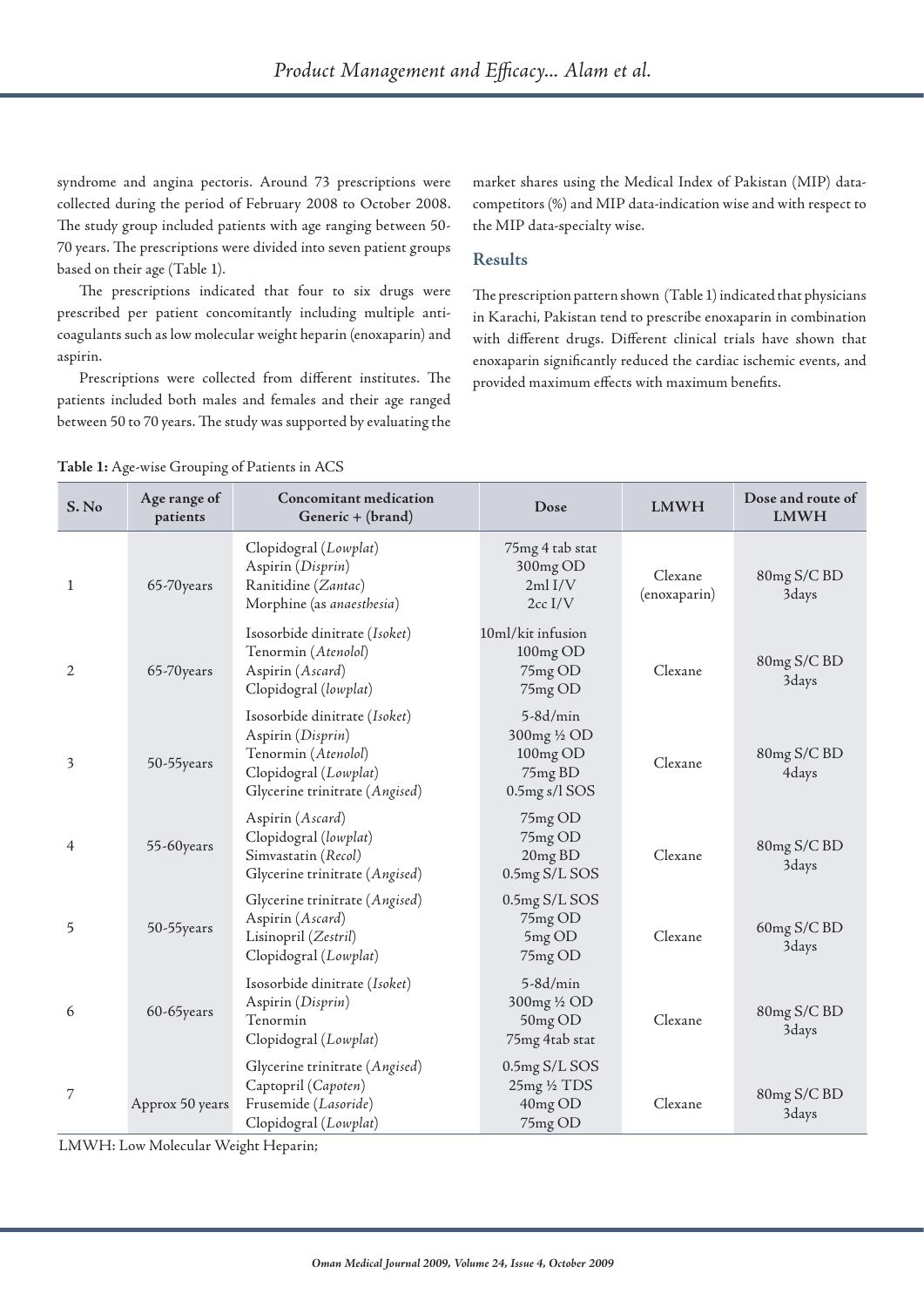Fragmin (Dalterparin), another low molecular weight heparin was used in two different studies; Fragmin in Unstable Coronary Artery disease (FRISC I) and Fragmin Instability in Coronary artery disease (FRISC II), the studies were used to compare the efficacy and safety of fragmin with unfractioned heparin (UFH), but the results showed that fragmin administration was more effective than UFH only in acute phase while in prolonged treatment, it did not provide any additional clinical benefits.

The Thrombolysis in Myocardial Infarction (TIMI IIB) trial was conducted to compare the efficacy and safety of enoxaparin (Clexane) in the management of Unstable Angina (UA)/Non- Q Wave Myocardial Infarction (NQWMI) over Unfractionated heparin (UFH) and results showed a significant reduction in composite end points of death, MI, and urgent revascularization. The results of Thrombolysis in Myocardial Infarction (TIMI IIB) and Efficacy and Safety of Enoxaparine in Non–Q-Wave Coronary Events (ESSENCE), meta-analysis (TESSMA) were sustained even at one year follow up.5,6

The ACUTE II study indicated that the combination of Tirofiban (an GpIIb/IIIa inhibitor) with enoxaparin was safer and more effective compared to the combination of tirofiban with UFH at reducing bleeding complications, urgent revascularization and re-hospitalization in patients of UA.7

In the NICE-3 study, where enoxaparin was used in combination with GpIIb/IIIa inhibitors (glycoprotein IIb/ IIIa inhibitors; antiplatelet agent) in patients who underwent percutaneous coronary intervention (PCI), the results showed a significant reduction in death, MI and urgent revascularization. The study also concluded that PCI can be more safely managed with enoxaparin compared to UFH.<sup>8</sup>

The analysis of 6 controlled trials (ESSENCE, A to Z trial, SYNERGY, TIMI 11B, ACUTE II and INTERACT) of 22,000 patients across the spectrum of ACS, enoxaparin was found to be more effective and safer than UFH at preventing the combined end points of death and myocardial infarction (MI). There was also no significant increase in major bleeding. These findings, support the role of enoxaparin as an effective anti-coagulant in patients with Non-ST elevated acute coronary syndrome (NSTE ACS)**.** 9, 10

### **Discussion**

Enoxaparin provided more effective ischemic reduction over UFH in patients of unstable angina and NSTEMI. This study observed that once enoxaparin has been prescribed, there was no need for routine coagulation monitoring, plus enoxaparin provided more predictable and consistent anti-coagulation effects, this is because enoxaparin does not bind to plasma protein, endothelial cells, or platelets, therefore providing more than 92% bioavailability**.** 11

Enoxaparin significantly reduced death, MI, recurrent angina and the need for urgent revascularization i.e. percutaneous translumenal coronary angioplasty (PTCA) and the results were maintained even at one year follow up of the ESSENCE study. Moreover, enoxaparin can be safely used in patients who undergo for PCI.12-14

Some data reported that low molecular weight heparin is more effective in comparison to unfractionated heparin, as it is easy to administer, does not required any monitoring as in unfractionated heparin. The safety and efficacy of low molecular weight heparin is batter than that of unfractionated heparin in coronary heart disease patients.<sup>15</sup>

A Study has also confirmed the benefits of Lovenox (enoxaparin sodium injection) in the Management of High-Risk Non-ST-Elevation ACS Patients.16

The Continuous prescription of enoxaparin showed that the product provided the desired therapeutic effects within the limited timeframe expected by doctors and patients, but also because it is a life saving product which is used in emergencies to treat ACS.<sup>11,</sup>  $15, 21$  Enoxaparin is convenient to use, does not require monitoring, and due to its great efficacy and safety profile, and the fact that it is very cost effective; it was concluded that the enoxaparin is the first choice anticoagulant in Pakistan. On the whole, these results were consistent with data provided in previous investigations.<sup>5-7, 12</sup>

The Market share for enoxaparin was derived from IMS (International Medical statistics), collected from the product's sales data directly from the distributors according to demand. Heparin accounts for an estimated 102.4 million of the Total market, from which enoxaparin is the market leader constituting to 75.85% of the market share (Fig. 1).



**Figure1:** International Market Share of Clexane

The MIP (Medical Index of Pakistan) demonstrates the number of total prescriptions for heparin collected across Pakistan. Fig. 2 shows the MIP data of competitors (%) and enoxaparin accounted for 33% of the shares because the figures also included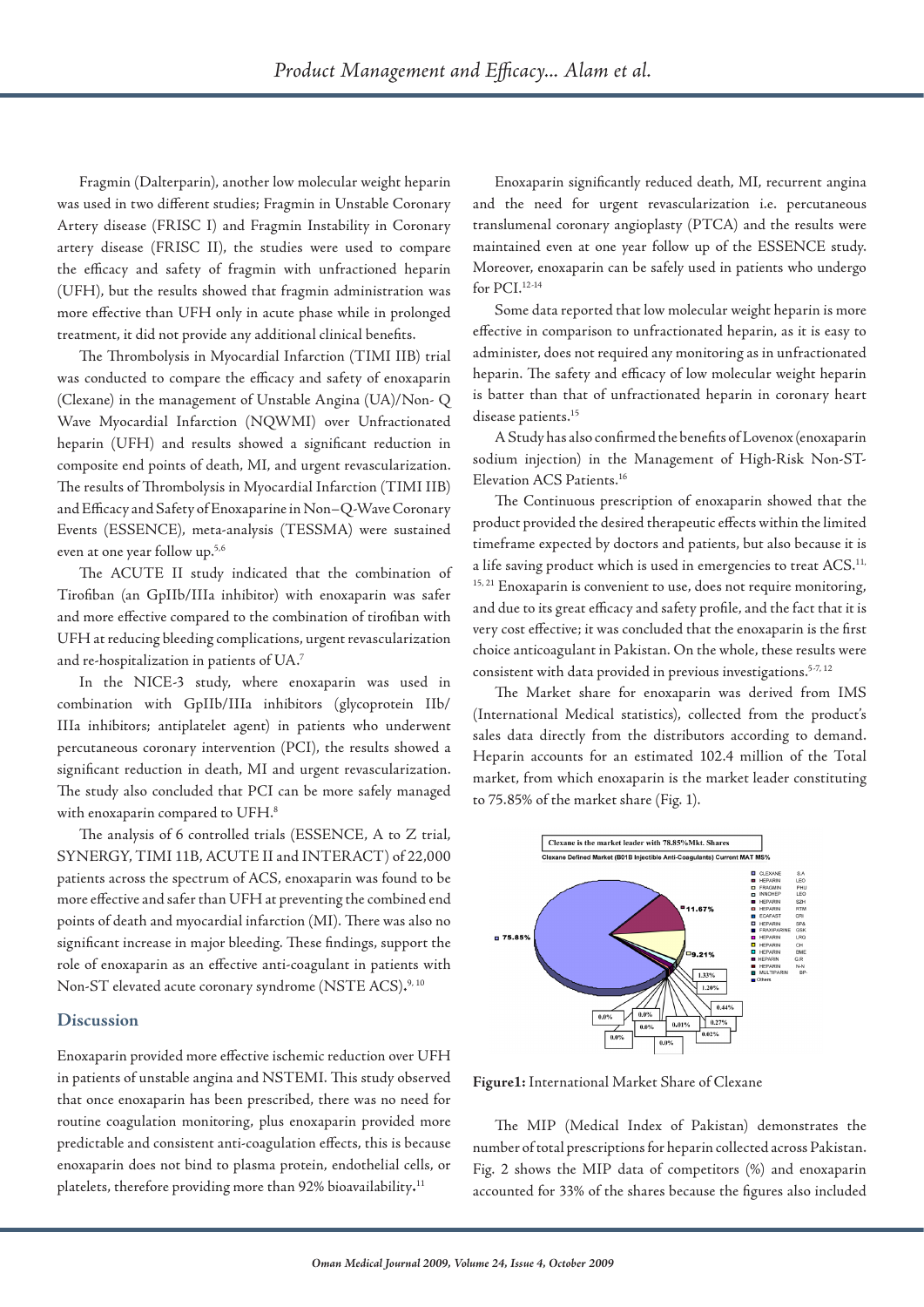the prescriptions for DVT (Deep vein thrombosis). However, Fig. 3 MIP data- indication wise shows that enoxaparin has a major prescription share of 70,000 prescriptions but 52% of which are prescription for cardiovascular conditions out of the total heparin Rx of 215,000.



**Figure 2:** Presentation of Total Prescription of Heparin according to MIP.



**Figure 3:** MIP Data on the Basis of Patient's Indication

On the other hand, the Specialty wise MIP data for heparin and enoxaparin (Fig. 4), clearly shows that Cardiologists and Physicians prefer to prescribe enoxaparin compared to other brands because it has been proven to be more effective with maximum benefits within a minimum timeframe, but also showed that there was a strong relationship between the Product Manager for enoxaparin and Key Opinion Leaders (KOLs) which has resulted from the way that the enoxaparin brand is marketed and managed through successful product management techniques.



**Figure 4:** MIP data on the basis of Consultancy

#### **Conclusion**

Overall, the analysis of anti-coagulants has indicated that enoxaparin is the drug of choice particularly for the treatment of ACS. The conclusion was based on the national guidelines for Unstable Angina Pectoris and Non-ST Segment Elevation Myocardial Infarction established by the Pakistan Cardiac Society and Scientific Council on Atherosclerosis and Thrombosis held in 2003. This estimation has been based on the Market Index of Pakistan.

The data from literature supports the role of enoxaparin as an effective anti-coagulant in patients with Non-ST elevated acute coronary syndrome (NSTE ACS), having large duration of action that reduces the dose and it is also a cost effective products. The main significance of this study was to provide pharmacoeconomical review of clexane use focusing on the local market of Pakistan.

### **Acknowledgements**

I would like to express my deep appreciation for the Department of Pharmaceutics, Faculty of Pharmacy, University of Karachi, Pakistan, for giving us moral and generous support during this research.

#### **References**

- 1. Antman EM, McCabe CH, Gurfinkel EP, Turpie AGG, Bernink PJLM, Salein D, et al. Comparison of LMWH versus UFH. *Circulation* 1999; 100:1593-1601.
- 2. FRISC Study Group. Low-molecular weight heparin during instability in coronary artery disease. *Lancet* 1996; 347:561-568.
- 3. Klein W, Buchwald A, Stuart E, Hillis, Scott Monrad, Gines Sanz, Graham.A, et al. Comparison of Low-Molecular Weight Heparin With Unfractionated Heparin Acutely and With Placebo for 6 Weeks in the Management of Unstable Coronary Artery Disease: Fragmin in Unstable Coronary Artery Disease (FRIC). *Circulation* 1997; 96: 61-68.
- 4. FRISC II Investigarors. Long-Term Low- Molecular Weight Heparin in Unstable Coronary Artery Disease: FRISC II Prospective randomized multicentric study. *Lancet* 1999; 354:701-707.